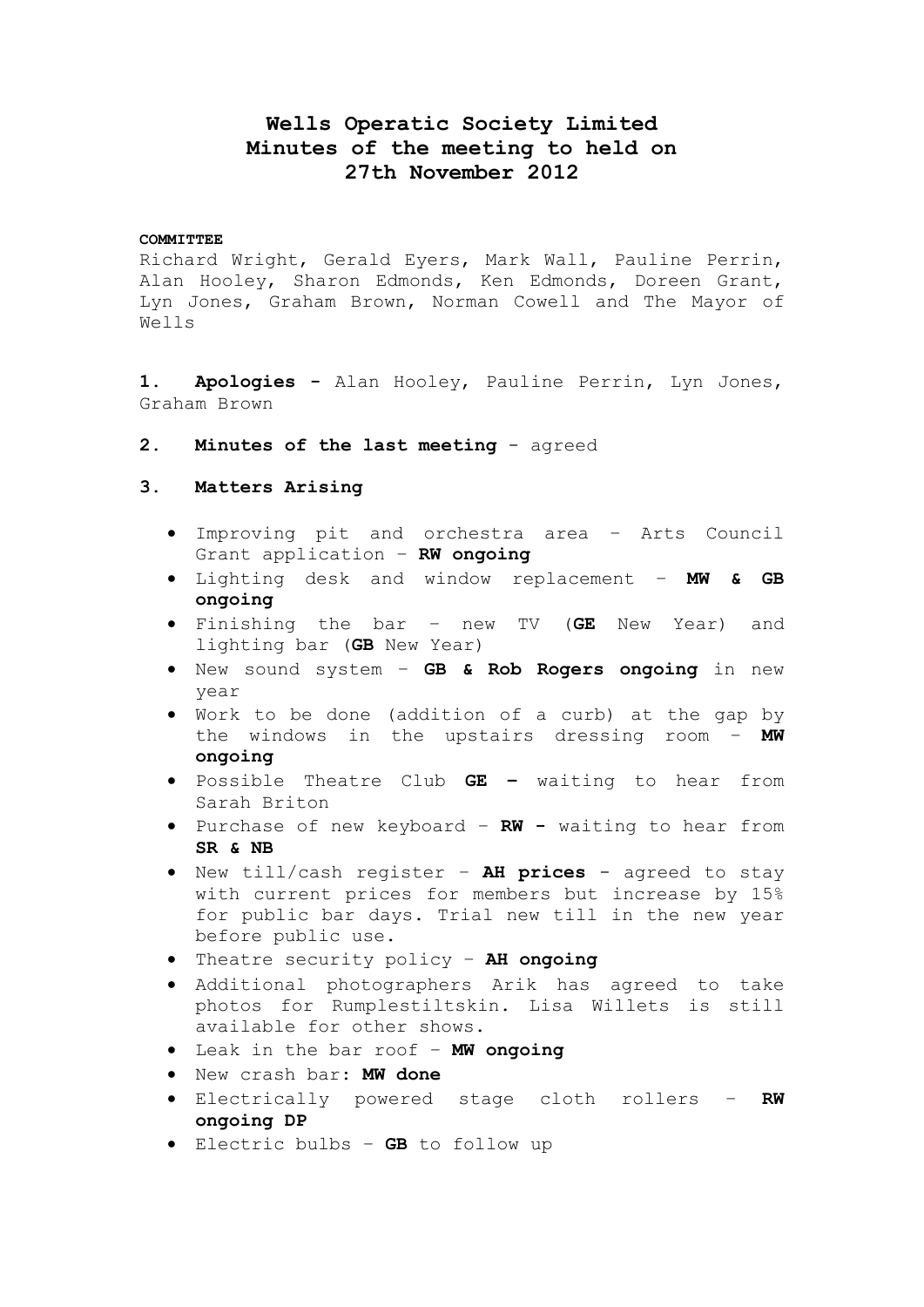# **4. Correspondence**

- 'Display of Paintings' letter from David E Read offering to support the theatre through the sale of his paintings –**RW** to follow up
- 'Thank you' letter from Lisa and Simon Cope, for the support and hire of the Theatre on  $24<sup>th</sup>$  November. They raised £2,600 for St Margaret's Hospice, and the bar takings were very good.

# **5. Treasurer's Report – PP**

- Sale of shares with Barclays Bank **PP & RW** now posted – we wait and see.
- Credit Card system **AH** Updated, all in hand being finalised with the security policy.
- **ALNM**  final figures are £3381.50 box office against £4362.18 expenses – a loss of £980.68. There were several reasons for this – including an over estimation of ticket sales, and a slight overspend on costumes. However the show is seen to be an artistic success and well worth doing.

# **6. Membership**

- New members Martha Hale and Eleanor Dowling. Both Ordinary Membership - passed
- Carnival Curry Night feedback **AH** said attendance was down from 60 to 40 covers. Some members had booking on-line difficulties, and there was no advertising in the bar for members at rehearsals to see. It was still a really good night. Many thanks to Alan and Irene for all their hard work, it is greatly appreciated.
- Civic Night GE to ask the Blue School Catering to provide canapés again for 2013. LJ to contact Lisa Cope for assistance in running this evening.
- $\bullet$  **Dinner Dance** May  $10^{th}$  2013 AH
- $AGM 24^{TH}$  May 2013
- End of year **GE** to produce a 2013 subscriptions poster and car park ticket information.

# **7. Publicity**

Panto – billboard sizes need checking, they seemed to be different than last time. **GE**

### **8. Theatre Renovations**

- Downpipe **MW ongoing**
- **9. Production/Trifold/Hire**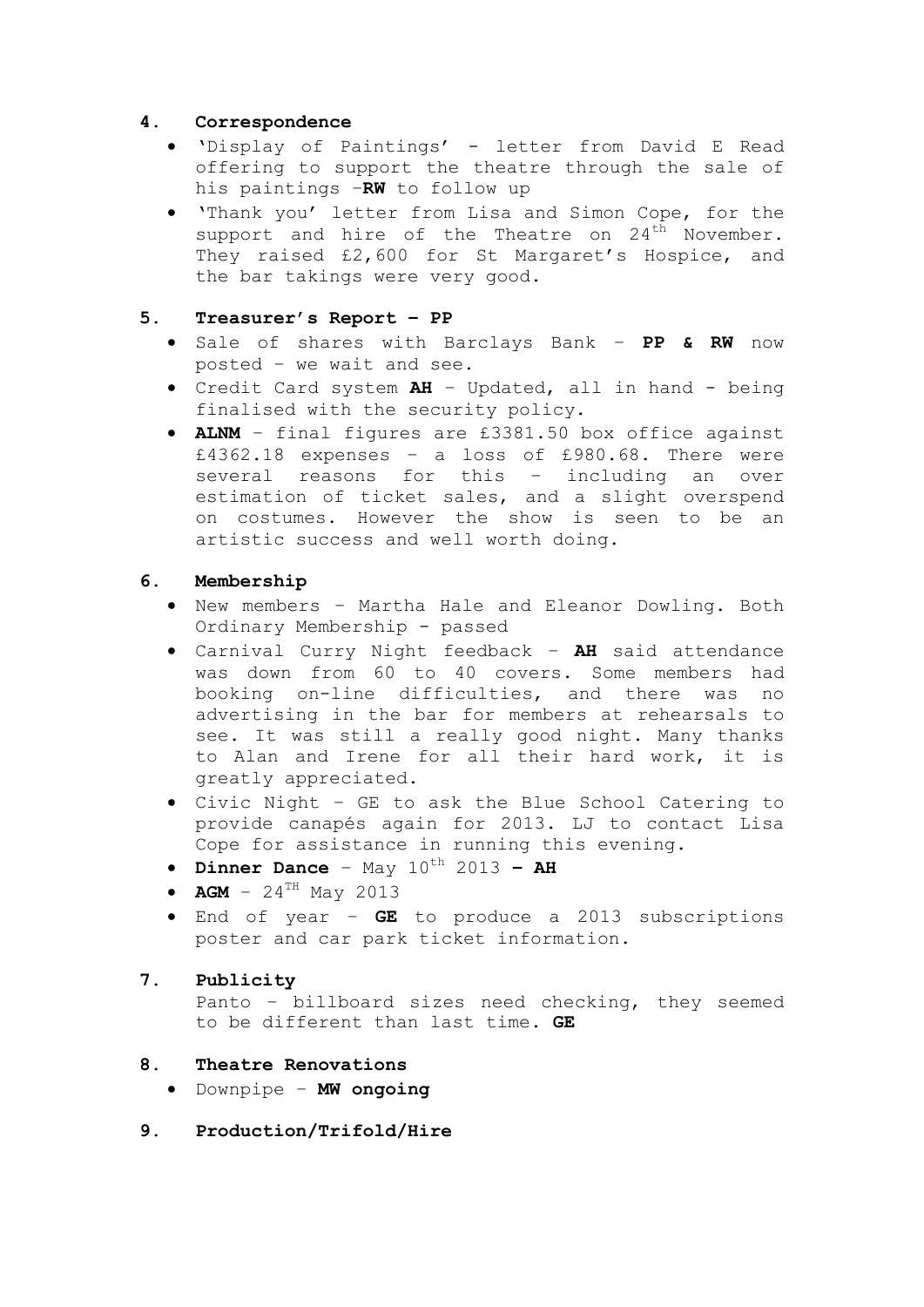- **Rumpelstiltskin – December 15-22 2012** written by **Vicky Orman, RW** Directing, **Vicky Orman** Producing, **Nick Barlow** MD, **Dave Papworth** SM, **Charlie Watkins ASM,** Lighting – **Graham Brown,** Prompt – **Freda Brown,**  Sound – **Pete Ross,** Adult Choreography – **Kim Fisher,**  Child Choreography – **Judi Neale,** Rehearsal Schedule **–** done, Budget – done, Ticket Price – **£9 & £7**
- **February** One Act Plays unfortunately we no longer have time to put this on; however Maria E Olteanu wishes to put on 'Endgame' by Samuel Beckett (4 characters). This will not be performed to the public in the same way as major productions. It would be performed on stage but on a one night or maybe two-night basis to members of the Society and their guests. There may be a small admission fee to cover some very simple costs. It should not be within the profit target regime.
- **Anything Goes – April 22 – 27 2013 – GE** directing and producing; **TE** – choreography, **Judy Neale** – tap Choreography, MD – **Sheila Ross,** Programme & Publicity - ?, Stage Designer - ?, Stage Manager – **David Papworth,** Costumes – **Louise Baker**, Lighting – **Rob Rodgers**, Props - **?**, Prompt – **DG,** Rehearsal Schedule – **Agreed**, Budget – agreed, Ticket Price – £12 & £9, no concessions Fri and Sat
- **Beauty & The Beast - May 29 – June 1–** Youth Theatre Show – **Sarah Neale –** Directing, **Nicky Hann –** Assistant Director and Producer, **Chris Spray** - stage manage**r,** MD – **Sheila Ross,** Programme & Publicity - ? Lighting – **?**, Props - **?**, Prompt – **?,** Rehearsal Schedule – **Agreed**, Budget – to be agreed, Ticket Price – TBA
- **Moon fleet - BOVTS - Tues 18th June tbc**
- **Mort** by Terry Pratchett, **July 3 – 6 - KE Directing, Vicky Orman** - producing**, Charlie Watkins** - SM**, Sarah Briton** - costumes**, Lesley Ricketts** – properties. Tickets **£9 & 7,** budget to be agree,
- **Pajama Game - September 11 – 14 2013 AH –** Directing, **Sheila Ross** – MD**, Carol Applegate**  choreography – Lighting - **GB, SM - ?** budget to set, ticket price to set, rehearsal schedule tba
- **October 23 – 26 2013 –** Play **DG and MW**
- **Pantomime December 14 – 21 2013 -** ?? Any volunteers?
- **One act plays** February 2014 Lois Harbinson has been asked to direct two Noel Coward one act plays.
- **Spring 2014 – KE?**
- **Spring 2016 – Ken Edmonds** has suggested that we consider 'Kiss Me Kate' as this is the 400<sup>th</sup> year after Shakespeare's death. Other Shakespeare